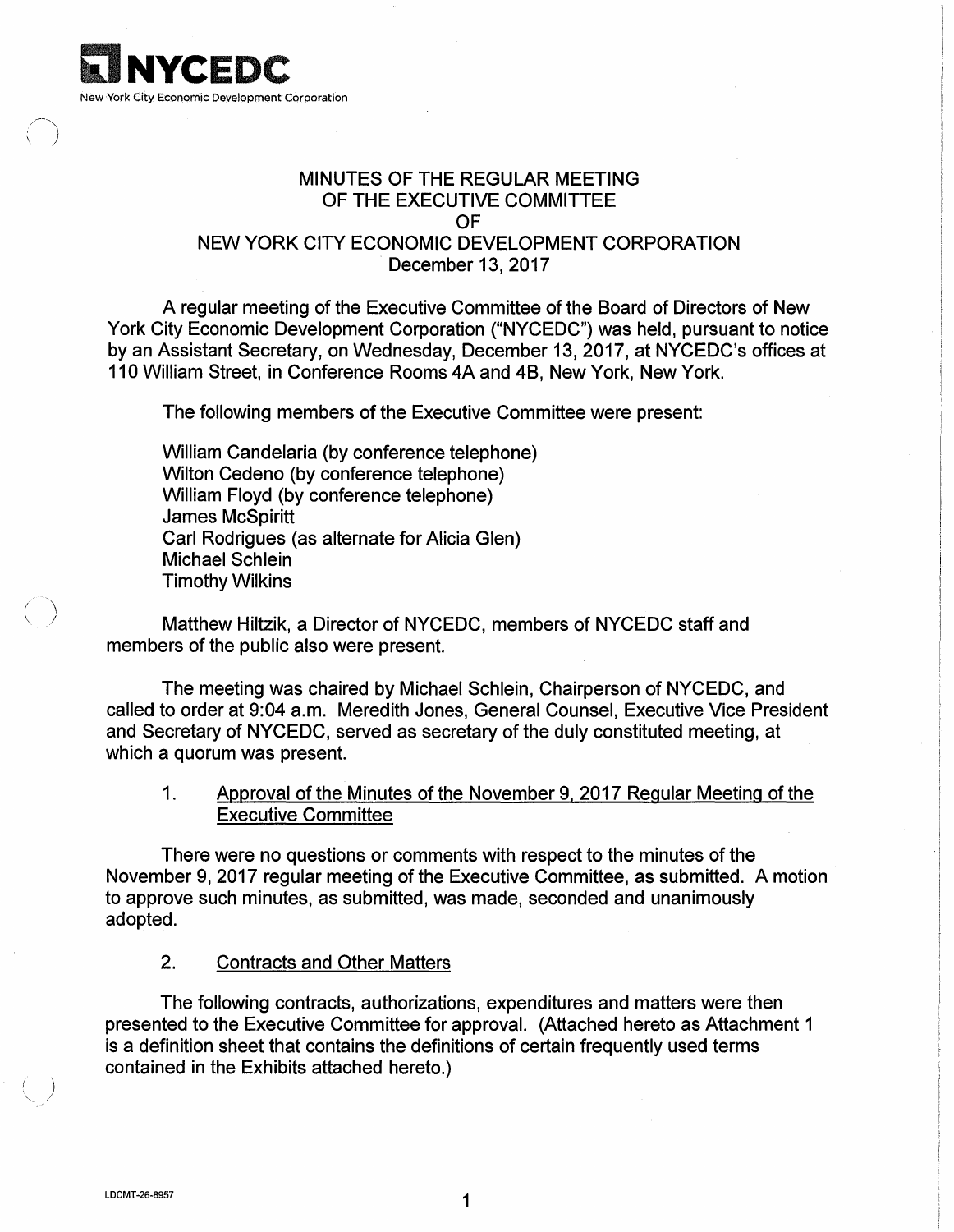#### Exhibit H

### . **USAGE AGREEMENTS WITH CARNIVAL CORPORATION, MAGICAL CRUISE COMPANY, LIMITED and MSC CRUISES S.A. Executive Committee Meeting December 13, 2017**

**Project:** A usage agreement with each of Carnival Corporation d/b/a Carnival Cruise Lines or an affiliated entity ("CCL"), Magical Cruise Company, Limited, d/b/a Disney Cruise Line, or an affiliated entity ("DCL"), and MSC Cruises S.A. or an affiliated entity ("MSC"), each of which operates cruise lines (each a "Cruise Line," and collectively the "Cruise Lines")

**Procurement Method:** Sole source

**Contractor:** CCL, DCL and MSC

**Agreement to be Approved:** Three usage agreements (individually, an "Agreement," and collectively, the "Agreements"), one between NYCEDC and CCL, one between NYCEDC and DCL, and one between NYCEDC and MSC

**Proposed Resolution:** To authorize the President and any empowered officer to enter into the Agreements substantially as described herein

**Background:** NYCEDC manages both the Manhattan Cruise Terminal ("MCT"), located on the Hudson River between 47<sup>th</sup> and 53<sup>rd</sup> Streets in Manhattan, as well as the Brooklyn Cruise Terminal ("BCT"), located at Pier 12 in Red Hook, Brooklyn (collectively the "Cruise Terminals"). MCT and BCT are operated for NYCEDC through a lease and operating agreement, respectively, with Ports America, Inc.

As part of its management of the Cruise Terminals, in 2004 NYCEDC entered into usage agreements with NCL (Bahamas) Ltd. and CCL, to bring stability and growth to the City's cruise program, The usage agreements committed the cruise lines to bring a guaranteed volume of passengers to the Cruise Terminals and specified the port fees charged and discounts offered to the lines over the term of the agreements.

CCL's current 13-year usage agreement expires on December 31,2017 and both CCL and NYCEDC are committed to executing a new Agreement to allow for the continued growth of passenger volumes realized under the current usage agreement. In additibn, DCL and MSC are committed to bringing a guaranteed volume of passengers to the Cruise Terminals and for the first time are seeking to enter into usage agreements with NYCEDC.

The Agreements will provide the Cruise Lines with guaranteed berthing space at the MCT and/or BCT, as well as volume incentives and other discounts on the port facility charges, in exchange for a guaranteed minimum number of passengers at the·Cruise Terminals over the term of the Agreements. Each Cruise Line will give a separate guaranty for each year.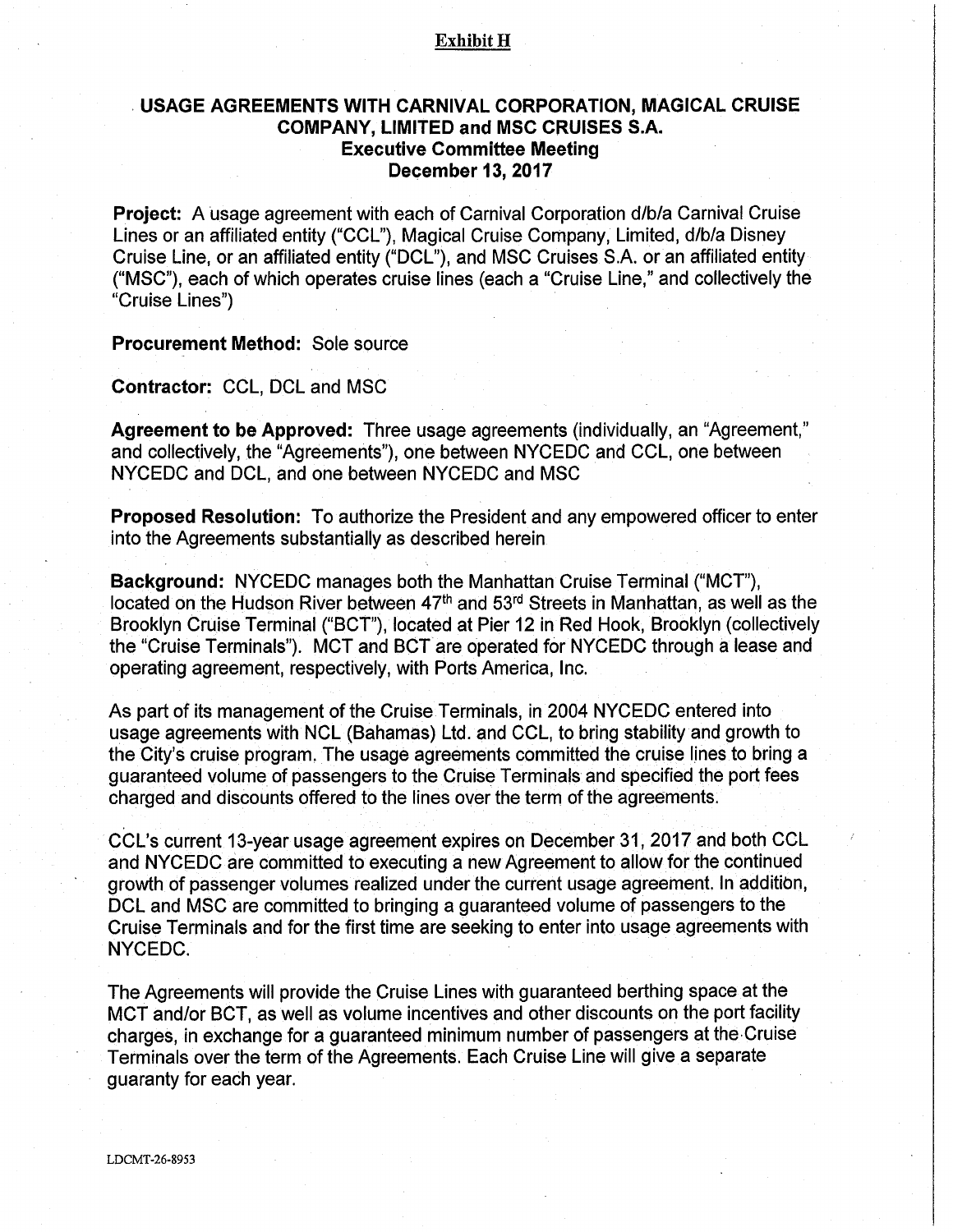NYCEDC has entered into a Memorandum of Understanding with each Cruise Line addressing the issues mentioned above, and will now seek to finalize the Agreements on substantially the following terms:

- **Term:** All three agreements will commence as of January 1, 2018. The CCL and MSC Agreements will have an initial term of 10 years, with one five-year renewal option. The DCL Agreement will have an initial term of 5 years, with two five-year renewal options.
- **Facility Usage Fees:** Beginning on January 1, 2018 there will be revised facility charges calculated as a bundled dockage and wharfage rate (the "Bundle Rate"). The initial Bundle Rate commencing on January 1, 2018 will be \$24.60 per passenger embarking, disembarking or in transit at the Cruise Terminals. There will be no dockage fee charged for the initial 24 hours period a vessel is berthed. After the initial 24 hours, a daily dockage fee of \$0.14 per gross registered ton will be charged for a vessel. The Bundle Rate and dockage fee may be increased annually at no more than 3% per annum.
- **Projected Annual Volume:** Agreed forecast of the annual passenger volumes for each Cruise Line for the term of its Agreement.
- **Passenger Guarantee:** Each Cruise Line has agreed to an annual minimum passenger guarantee based on a specific percentage of the projected annual passenger volume. If a Cruise Line does not reach the minimum passenger guarantee in a given year, it will still be responsible, in the form of a shortfall payment, for any shortfall resulting from actual passenger numbers totaling less than the minimum passenger guarantee.
- **Preferential Berth Allocation:** For the duration of the Agreements, NYCEDC is agreeing to provide each Cruise Line with preferential berthing status (a "Preferential Berth"), allowing for the use of berths at the Cruise Terminals, as follows:
	- $\circ$  CCL One berth at MCT, seven days a week, and a second berth at BCT, seven days a week.
	- $\circ$  MSC One berth at MCT on Fridays only
	- $\circ$  DCL One berth at MCT or BCT seven days a week

This will allow the Cruise Lines to plan for future deployments with the assurance . that berths will be available for their ships.

- **Vessel Cancellation Fees:** The Cruise Lines have agreed to a vessel cancellation fee, in the event that certain vessel calls are cancelled after the cruise season calender is published.
- **Incentives:** For each year that a Cruise Line meets and/or exceeds its passenger guarantee, said Cruise Line will receive a multi-tiered volume incentive reducing the facility usage fees. For each year of the term of the . respective Agreements, the Cruise Lines will also be eligible to recieve an incentive payment for vessels berthed at the BCT and for vessels berthed Monday, Tuesday, Wednesday or Thursday from August 1 to November30 at the MCT and BCT.